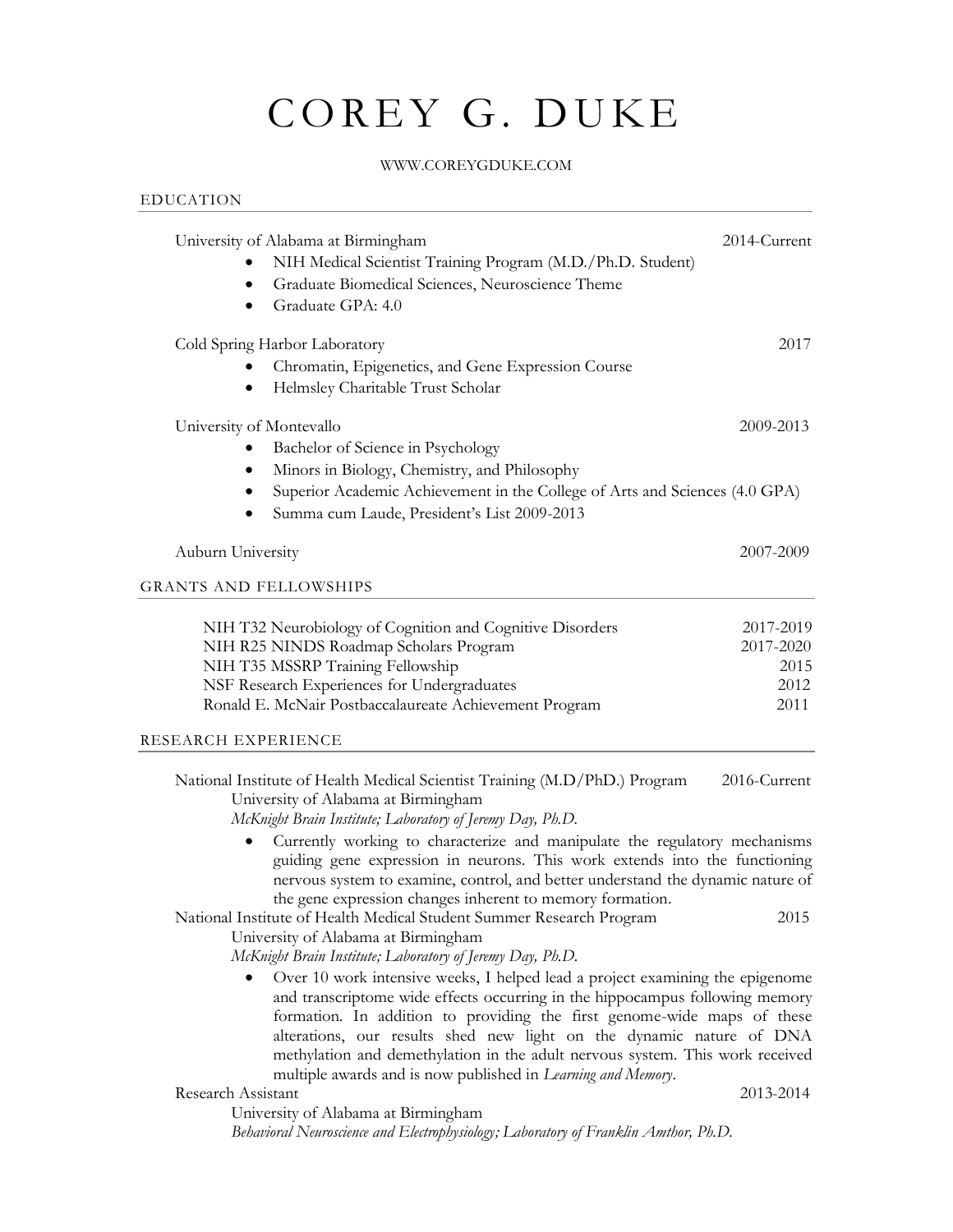- Assisted with multiple projects focused on directionally selective ganglion cells of the rabbit and mouse retina.
	- o Responsibilities included writing programs in MatLab for data interpretation, creating and writing stimulus program scripts, and assisting with retina electrophysiology recordings.
- Primary project focused on the development of new technologies and techniques for recording neural activity using infrared and heat sensing devices.

*Cell, Developmental, and Integrative Biology; Laboratory of Rosa Serra, Ph.D.*

• Helped lead a project involving chondrocytic cilium orientation in the growth plate. Primary responsibilities included programming ImageJ and MatLab to calculate the 3D organization of cells from microscope images, and assisting with data analysis and interpretation. This work led to a publication in *Molecular Biology of the Cell*.

#### National Science Foundation Research Experience for Undergraduates 2012 University of South Alabama; Laboratory of Sinéad M. Ní Chadhain, Ph.D.

*Isolation and Screening of Soil Bacteria for Polycyclopropanated Fatty Acid Production Genes* 

- Completed a multidisciplinary research project on a potential biofuel working directly with a microbiologist, chemist, and chemical engineer over 10 work intensive weeks.
- Utilized genetic cloning, cell culturing, PCR, DNA extraction, electrophoresis, sequencing, cryopreservation, differential centrifugation, restriction enzyme digest, media preparation, and a variety of other techniques.

### Ronald E. McNair Postbaccalaureate Achievement Program 2011

University of Montevallo; Under Mentorship of Kristen Gilbert, Ph.D. *Empathy, the Highly Sensitive Person, and Environmental Moral Reasoning*

• As lead investigator under two mentors, I devoted a year to intensive training in research design and methodology, designed and conducted my own study, and presented my findings at several conferences in addition to the program's report.

Laboratory Assistant 2011-2013

- Assisted with laboratory research, set up and preparatory work, and management in the chemistry and biology departments at the University of Montevallo. I also led several laboratories for undergraduate chemistry and biology courses.
- Particular labs include organic, general and introductory chemistry, and general and introductory biology.
- Techniques used include NMR, chromatography, organic synthesis, titration, reflux, UV-vis, mass spectroscopy, buffer and solution preparation, distillation, and various others.

Teaching Assistant 2011-2013

- Held office hours with students for tutoring in the biology and chemistry departments.
- Particular courses include organic, analytical, and general chemistry, genetics, physiology, and general biology.

Information Technology Consultant 2013

Audiology of Tulsa, PLLC

• Instituted and maintained a variety of server and database technologies, as well as repaired and managed the company website and phone system.

#### AWARDS AND HONORS

Helmsley Charitable Trust Scholarship to attend CSHL Course (\$2,000) Gold Humanism Honor Society Inductee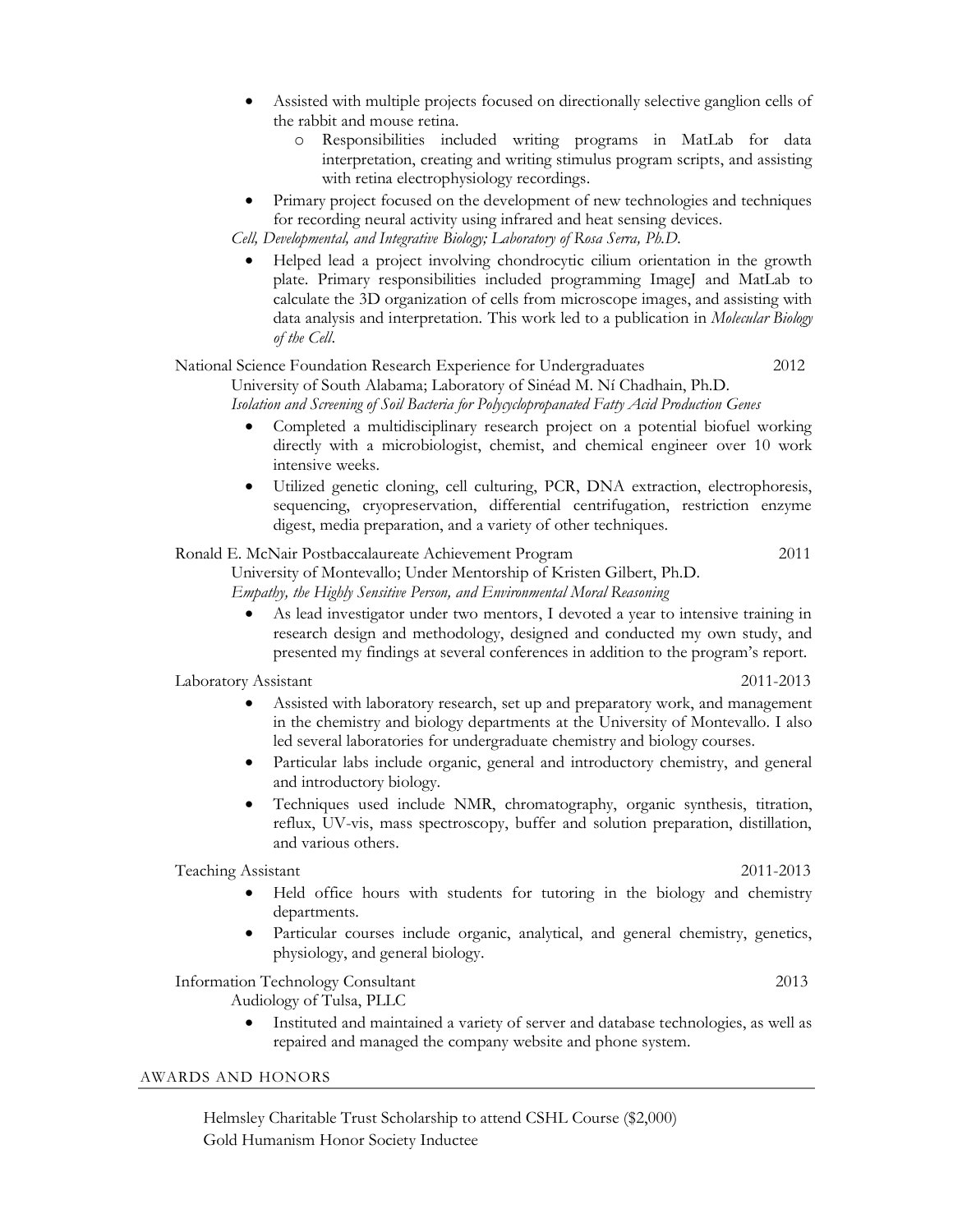American Society of Gene and Cell Therapy Travel Award (\$500) W. Hudson Turner Endowment Scholarship (\$120,000) SACNAS Annual Meeting Travel Award (Full) 2016 MSRD Poster Presentation Award – 2nd Place Senior Elite in Psychology 2011-2012 at UM Superior Academic Achievement in the College of Arts and Sciences (4.0 GPA) National Science Foundation Research Experiences for Undergraduates Ronald E. McNair Postbaccalaureate Achievement Program National Science Foundation BIO REU Travel Scholarship (\$1000) UM Undergraduate Research Travel Award (\$500) UM Health Science Professional Award B. F. Skinner Successive Approximation Award Golden Key International Honors Society J.L. Bedsole Leadership Scholars Program (\$24,000) Hawkins Educational Foundation Scholars Program (\$16,000) Minnie S Mitchell Scholarship (\$1,600) Class of 1952 Memorial Scholarship (\$1,000) Alpha Delta Kappa Baldwin County Educators Scholarship (\$500) Psi Chi International Honor Society in Psychology Sigma Tau Delta National English Honors Society President's List 2009-2013 Dean's List 2007-2008

#### LEADERSHIP AND EXTRA CURRICULAR

| UAB SOM Class of 2018 President                                                | 2014-2016 |
|--------------------------------------------------------------------------------|-----------|
| Magic City Medcast (Medical Podcast) Founder, Executive Producer               | 2015-2019 |
| UAB Griffin Society (Continuing Clinical Committee) Member                     | 2015-2019 |
| <b>UAB MSTP Direction Committee Student Representative</b>                     | 2015-2020 |
| American Physician Scientists Association National Technology Committee Member | 2015-2017 |
| American Physician Scientists Association Research Director                    | 2015-2018 |
| UAB SOM Academic Engagement Committee Director of Innovation                   | 2016-2018 |
| UAB SOM Medical Alumni Association Board Student Representative                | 2014-2016 |
| UAB Sustainability Investment Fund Professional School Representative          | 2014-2016 |
| Medical Student Services Academic Success Tutor                                | 2015-2019 |
| Student Interest Group in Neurology Coordinator                                | 2015-2016 |
| Introduction to Clinical Medicine Course Representative                        | 2014-2015 |
| <b>UASOM Transcript Service Committee Member, Webmaster</b>                    | 2014-2015 |
| Pre-Health Professionals Society Founder, President                            | 2012-2013 |
| Psychology Club Co-founder, President                                          | 2010-2013 |
| Ballroom Dance Club Co-founder, Vice President                                 | 2011-2013 |
| Biology Club Vice President                                                    | 2011-2012 |
| Performance Musician Bluegrass Mandolin and Guitar                             | 2003-2019 |
|                                                                                |           |

#### COMMUNITY INVOLVEMENT AND SERVICE

| 2017-2020 |
|-----------|
| 2017-2020 |
| 2014-2017 |
| 2013-2015 |
| 2009-2013 |
| 2010      |
| 2008-2009 |
|           |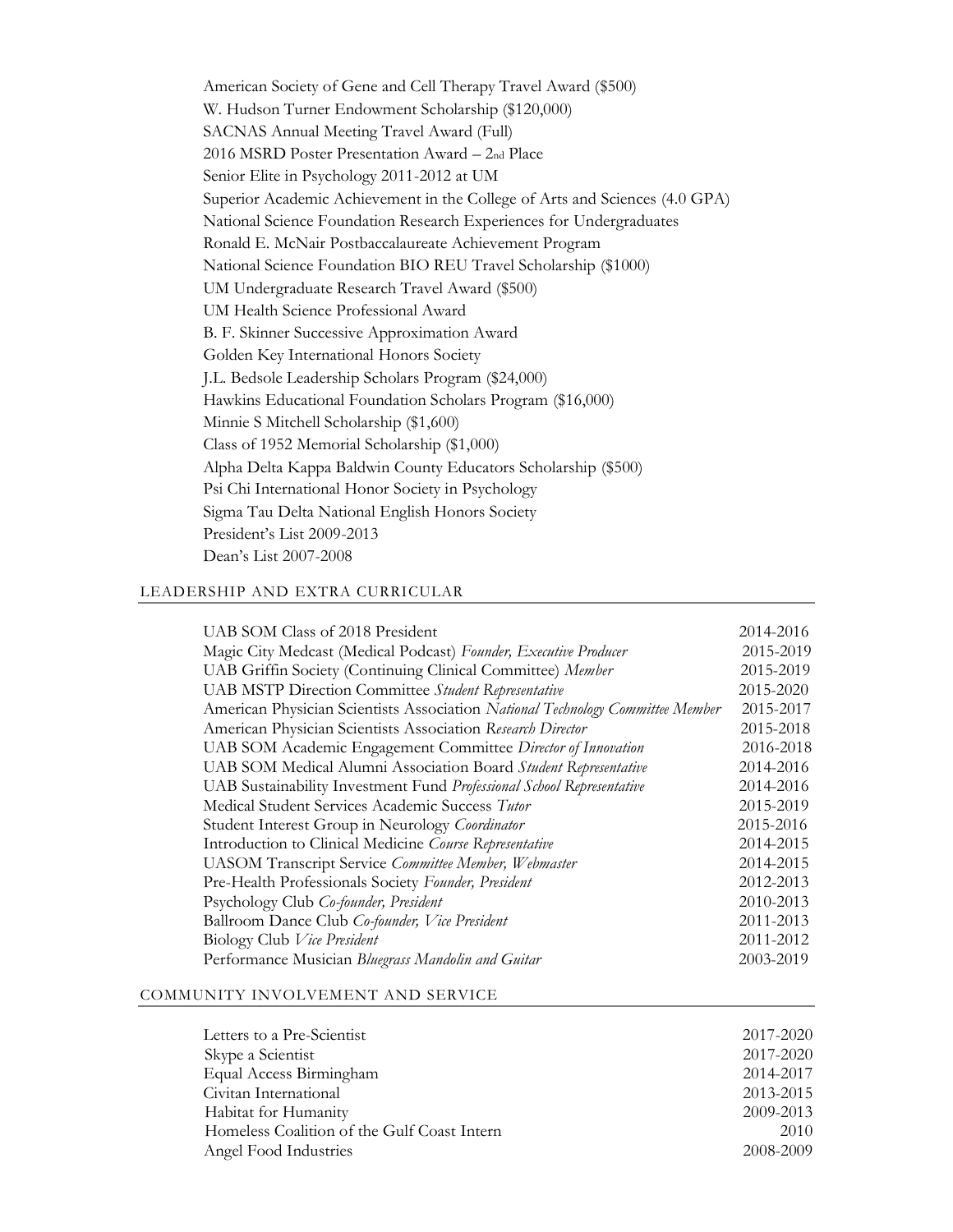#### PROFESSIONAL SOCIETIES

| Society for Neuroscience                    | 2016-2019 |
|---------------------------------------------|-----------|
| American Society for Gene and Cell Therapy  | 2019      |
| American Medical Association                | 2014-2019 |
| American Neurological Association           | 2015-2019 |
| Medical Association of the State of Alabama | 2014-2019 |
| Jefferson County Medical Society            | 2014-2019 |

#### PEER-REVIEWED MANUSCRIPTS (\*EQUAL CONTRIBUTION)

- Savell, K.E.\*, Tuscher, J.J.\*, Zipperly, M.E.\*, **Duke, C.G.\***, Phillips, R.A.\*, Bauman, A.J., Thukral, S., Sultan, F.A., Goska, N.A., Ianov, L., Day, J.J. A dopamine-induced gene expression signature regulates neuronal function and cocaine response. *Science Advances.* 2020. *In Press*
- **Duke, C.G.**, Savell, K.E., Tuscher, J.T., Phillips, R.A., Day, J.J. Blue light-induced gene expression alterations in cultured neurons are the result of phototoxic interactions with neuronal culture media. *eNeuro.* 2010 December, 7 (1) ENEURO.0386-19.2019; doi: <https://doi.org/10.1523/ENEURO.0386-19.2019>
- Savell, K.E., Bach, S.V., Zipperly, M.E., Revanna, J.S., Goska, N.A., Tuscher, J., **Duke, C.G.**, Sultan, F.A., Burke, J.N., Williams, D.M., Ianov, L., Day, J.J. A neuron-optimized CRISPR/dCas9 activation system for robust and specific gene regulation. *eNeuro*. 2019 Feb 25; 6(1). doi[: 10.1523/ENEURO.0495-18.2019](https://doi.org/10.1523/ENEURO.0495-18.2019)
- **Duke, C.G.**, Kennedy, A.J., Gavin, C.F., Day, J.J., Sweatt, J.D. Experience-dependent epigenomic reorganization in the hippocampus. *Learning and Memory*. 2017 Jun 15; 24(7):278-288. doi: [10.1101/lm.045112.117.](https://doi.org/10.1101/lm.045112.117) *This work was featured on the journal cover.*
- Killion, C.H., Mitchell, E.H., **Duke, C.G.**, Serra, R. Mechanical loading regulates organization of the actin cytoskeleton and column formation in the postnatal growth plate. *Molecular Biology of the Cell*. 2017 Jul 7; 28(14):1862-1870. doi: [10.1091/mbc.E17-02-0084.](https://doi.org/10.1091/mbc.E17-02-0084)

#### IN PREP

**Duke, C.G.**, Bach, S.V., Southern, N.T., Revanna, J.S., Davis, N., Phillips, R.A., Day, J.J. An improved CRISPR/dCas9 repression system for robust and specific gene suppression. *In prep.*

#### POSTER PRESENTATIONS (\*EQUAL CONTRIBUTION)

- **Duke, C.G.,** Tuscher, J.J., Phillips, R.A., Zipperly, M.E., Savell, K.E., Sultan, F.A., Day, J.J. Dynamic gene expression in the nucleus accumbens following acute cocaine experience. *Molecular Cellular Cognition Society.* Chicago, IL 2019.
- **Duke, C.G.,** Savell, K.E., Phillips, R.A., Day, J.J. Blue light-induced gene expression alterations in cultured neurons are the result of phototoxic interactions with neuronal culture media. *Society for Neuroscience.* Chicago, IL 2019.
- **Duke, C.G.,** Tuscher, J.J., Phillips, R.A., Zipperly, M.E., Savell, K.E., Sultan, F.A., Day, J.J. Dynamic gene expression in the nucleus accumbens following acute cocaine experience. *McKnight Institute Poster Reception.* Chicago, IL 2019.
- **Duke, C.G.,** Southern, N.T., Savell, K.E., Sultan, F.A., Day, J.J. A Novel Light-inducible CRISPR/dCas9 System for Controlling Gene Expression. *American Society for Gene and Cell Therapy.* Washington D.C. 2019.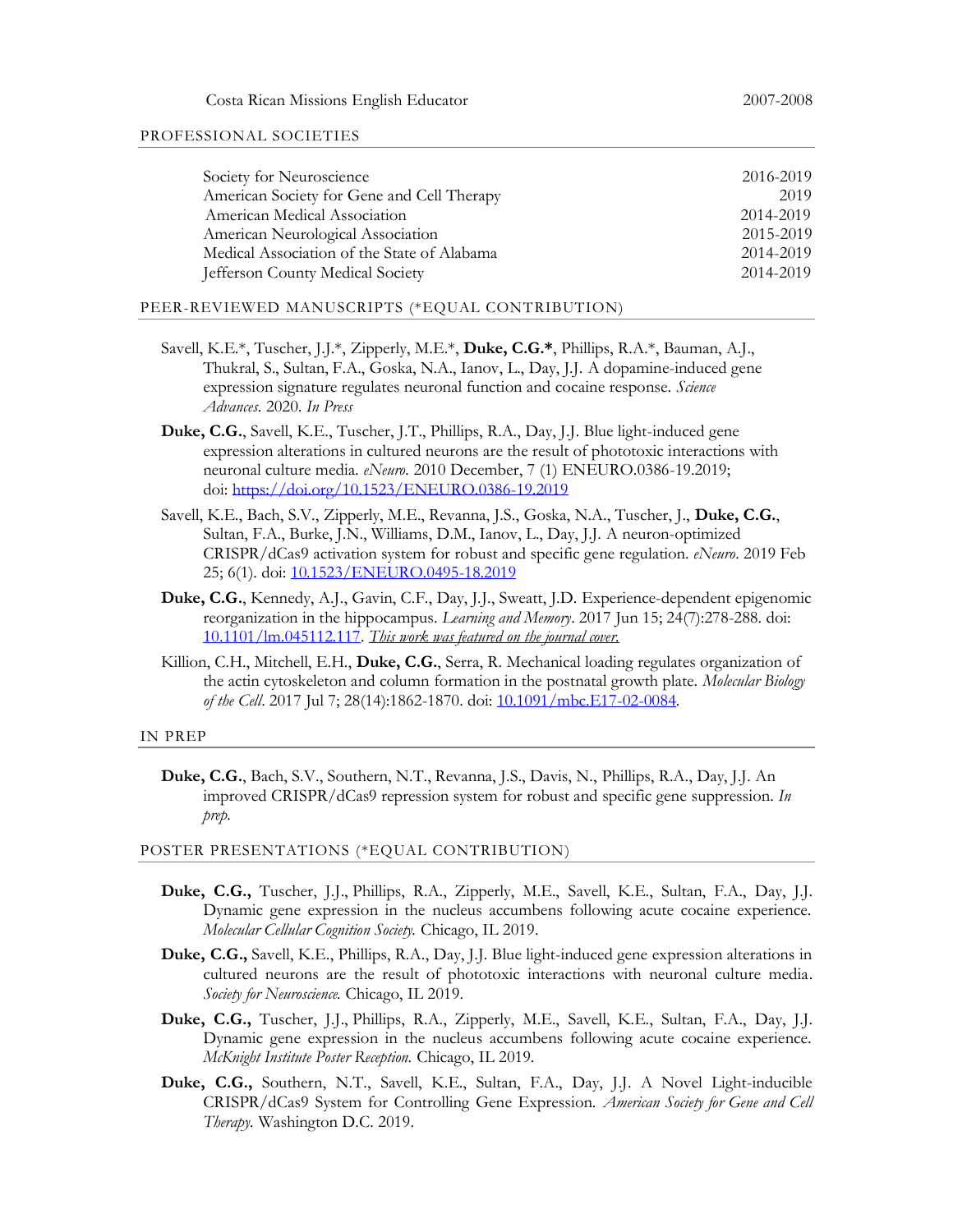- **Duke, C.G.,** Southern, N.T., Savell, K.E., Sultan, F.A., Day, J.J. A Novel Light-inducible CRISPR/dCas9 System for Controlling Gene Expression. *Society for Advancement of Chicanos and Native Americans in Science (SACNAS) Annual Meeting.* San Antonio, TX 2018.
- **Duke, C.G.,** Southern, N.T., Savell, K.E., Sultan, F.A., Day, J.J. A Novel Light-inducible CRISPR/dCas9 System for Controlling Gene Expression. *UAB Comprehensive Neuroscience Center Retreat.* Birmingham, AL 2018.
- **Duke, C.G.**, Kennedy, A.J., Gavin, C.F., Day, J.J., Sweatt, J.D. Experience-Dependent Epigenomic Reorganization. *NEURAL Conference*. Birmingham, AL 2017.
- **Duke, C.G.**, Kennedy, A.J., Day, J.J., Sweatt, J.D. Experience-Dependent Epigenomic Reorganization. *Society for Neuroscience Annual Meeting*. San Diego, CA 2016.
- **Duke, C.G.**, Kennedy, A.J., Day, J.J., Sweatt, J.D. Experience-Dependent Epigenomic Reorganization. *Molecular and Cellular Cognition Society Meeting*. San Diego, CA 2016.
- **Duke, C.G.**, Kennedy, A.J., Day, J.J., Sweatt, J.D. Experience-Dependent Epigenomic Reorganization. *Evelyn F. McKnight Brain Research Foundation Poster Reception.* San Diego, CA 2016.
- **Duke, C.G.**, Kennedy, A.J., Day, J.J., Sweatt, J.D. Experience-Dependent Epigenomic Reorganization. *South Eastern Medical Scientist Symposium*. Birmingham, AL 2016. *Winner:*  **Best Poster, 2nd Place**
- **Duke, C.G.**, Kennedy, A.J., Day, J.J., Sweatt, J.D. Experience-Dependent Epigenomic Reorganization. *Medical Student Research Day*. Birmingham, AL 2016.
- Jones, C.\*, Ray, C.\*, **Duke, C.G.\***, Ma, E.\*, Hammock, J.\*. A Novel Early Integrative Experience Based Curriculum in Undergraduate Medical Education. *Research in Medical Education Symposium*. Birmingham, AL 2016
- **Duke, C.G.**, Kennedy, A.J., Day, J.J., Sweatt, J.D. Experience-Dependent Epigenomic Reorganization. *Molecular and Cellular Cognition Society Meeting*. Chicago, IL 2015.
- **Duke, C.G.**, Kennedy, A.J., Day, J.J., Sweatt, J.D. Experience-Dependent Epigenomic Reorganization. *Evelyn F. McKnight Brain Research Foundation Poster Reception*. Chicago, IL 2015.
- **Duke, C.G.**, Kennedy, A.J., Day, J.J., Sweatt, J.D. Experience-Dependent Epigenomic Reorganization. *South Eastern Medical Scientist Symposium*. Nashville, TN 2015.
- **Duke, C.G.**, Kennedy, A.J., Day, J.J., Sweatt, J.D. Experience-Dependent Epigenomic Reorganization. *Medical Student Research Day*. Birmingham, AL 2015.

ORAL PRESENTATIONS

- **Duke, C.G.,** Tuscher, J.J., Phillips, R.A., Zipperly, M.E., Savell, K.E., Sultan, F.A., Day, J.J. Dynamic gene expression in the nucleus accumbens following acute cocaine experience. *South Eastern Medical Scientist Symposium.* Birmingham, AL 2019.
- **Duke, C.G.,** Southern, N.T., Savell, K.E., Sultan, F.A., Day, J.D. A Novel Light-inducible CRISPR/dCas9 System for Controlling Gene Expression. *Neuroscience Day.* Birmingham, AL 2019.
- **Duke, C.G.,** Southern, N.T., Savell, K.E., Sultan, F.A., Day, J.D. A Novel Light-inducible CRISPR/dCas9 System for Controlling Gene Expression. *South Eastern Medical Scientist Symposium.* Nashville, TN 2018.
- **Duke, C.G.**, Savell, K.E., Sultan, F.A., Day, J.J. Light-Activated Epigenetic Control of Gene Expression. *Medical Student Research Day*. Birmingham, AL 2018.
- **Duke, C.G.**, Savell, K.E., Sultan, F.A., Day, J.J. Light-Activated Epigenetic Control of Gene Expression. *NEURAL Conference*. Birmingham, AL 2017.
- **Duke, C.G.**, Savell, K.E., Sultan, F.A., Day, J.J. Light-Activated Epigenetic Control of Gene Expression. *South Eastern Medical Scientist Symposium*. Atlanta, GA 2017.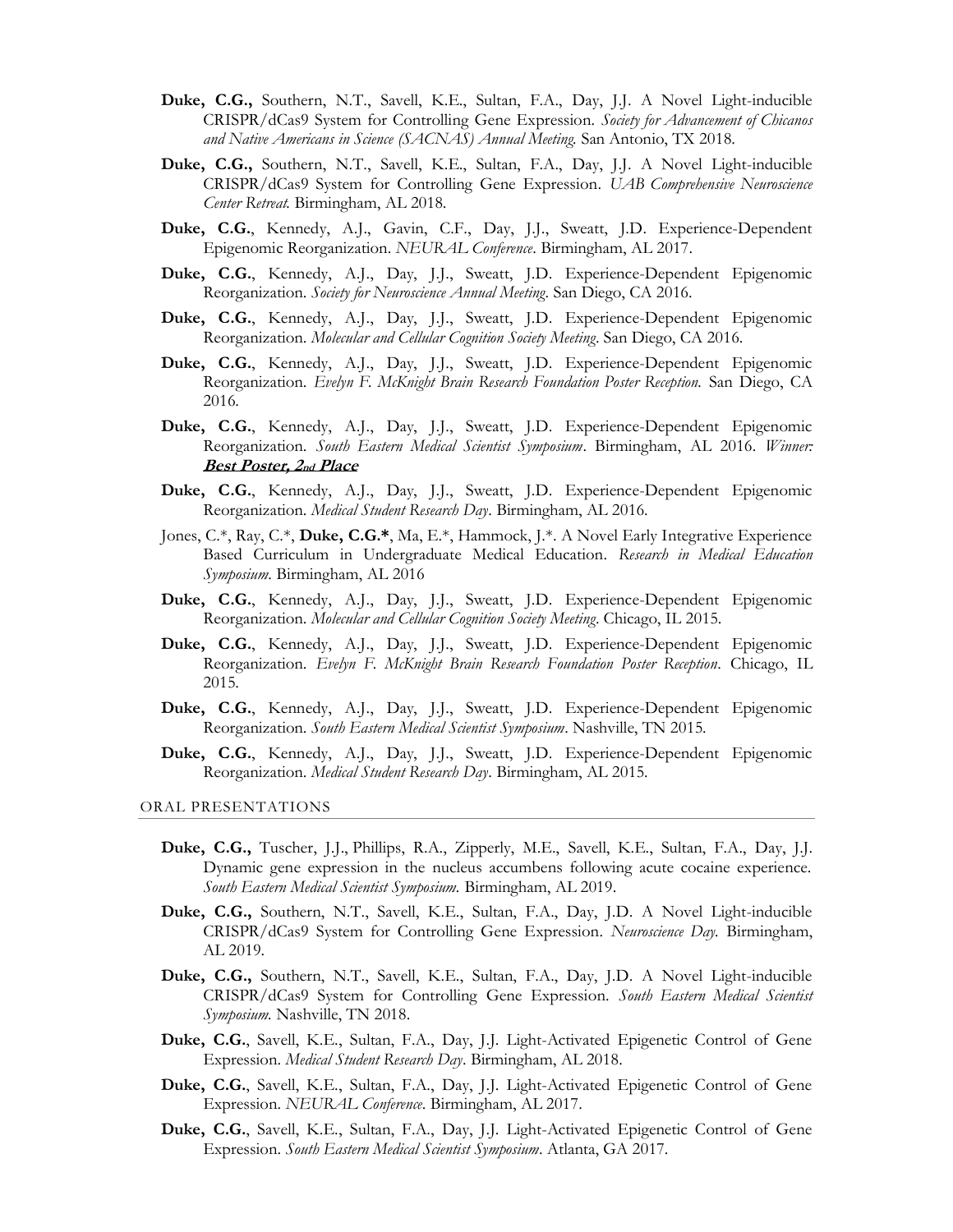- **Duke, C.G.,** Kennedy, A.J., Day, J.D., Sweatt, J.D. Experience Dependent Epigenomic Reorganization. *Society for Advancement of Chicanos and Native Americans in Science (SACNAS) Annual Meeting.* Long Beach, CA 2016.
- **Duke, C.G.**, Ní Chadhain, S.M., West, K., Davis, J. The Hunt for Polycyclopropanated Fatty Acid Production Genes. *National Conference for Undergraduate Research*. La Crosse, WI 2013.
- **Duke, C.G.**, Ní Chadhain, S.M., West, K., Davis, J. The Hunt for Polycyclopropanated Fatty Acid Production Genes. *COPLAC Southeast Regional Undergraduate Research Conference*. Wise, VA 2013.
- **Duke, C.G.**, Ní Chadhain, S.M., West, K., Davis, J. The Hunt for Polycyclopropanated Fatty Acid Production Genes. *University of Montevallo Undergraduate Research Day*. Montevallo, AL 2013.
- **Duke, C.G.**, Ní Chadhain, S.M., West, K., Davis, J. The Hunt for Polycyclopropanated Fatty Acid Production Genes. *USA National Science Foundation Research Symposium*. Mobile, AL 2012.
- **Duke, C.G.**, Burling, J.W., Gilbert, K.D. Empathy, the Highly Sensitive Person, and Environmental Moral Reasoning. *University of Montevallo Undergraduate Research Day*. Montevallo, AL 2012.
- **Duke, C.G.**, Burling, J.W., Gilbert, K.D. Empathy, the Highly Sensitive Person, and Environmental Moral Reasoning. *Southeastern Association of Educational Opportunity Program Personnel McNair Research Conference*. Atlanta, GA 2011
- **Duke, C.G.**, Burling, J.W., Gilbert, K.D. Empathy, the Highly Sensitive Person, and Environmental Moral Reasoning. *McNair Scholars Program Summer Research Presentation Day*. Montevallo, AL 2011.

#### INVITED LECTURES/PANEL SESSIONS

- **Duke, C.G. (Mediator)**. Lorenz, R., Wesseman, D., Pepin, M., Geisler, W., Turbeville, H. Productivity and Time Management: The Keys to Success. *Southeastern Medical Scientist Symposium.* Birmingham, AL 2019.
- **Duke, C.G.** The Neuroscience of Meditation. *Vulcan Yoga Teacher Training.* Birmingham, AL 2019.
- **Duke, C.G.** Life as an MD/PhD Student. *Southeastern Medical Scientist Symposium.* Nashville, TN 2018.
- **Duke, C.G.** Careers in the Health Professions. *Upward Bound Program guest panelist. University of Montevallo.* Montevallo, AL 2018.
- **Duke, C.G.**, Zipperly, M.E. Why MD-PhD?. *Colloquium in Basic Cognitive and Clinical Neuroscience. University of Alabama at Birmingham*. Birmingham, AL 2017.
- **Duke, C.G.** Introduction to Epigenetics. *Guest Lecturer for a Genetics course, a Biochemistry course, and a Biology Senior Seminar course. University of Montevallo.* Montevallo, AL 2017.
- Cavazos, J.E., **Duke, C.G.**, Haskins, C., Linares, A., Villa, G. MD-PhD: Is it right for me?. *SACNAS Annual Meeting Panelist.* Long Beach, CA 2016.
- Swecker, H., **Duke, C.G.**, Peabody, J. Mock Multiple Mini Interview Workshop. *South Eastern Medical Scientist Symposium Panelist.* Birmingham, AL 2016.

TEACHING EXPERIENCE

| Peer Tutor                                                                       | 2014-Current |
|----------------------------------------------------------------------------------|--------------|
| University of Alabama at Birmingham School of Medicine, Medical Student Services |              |
| Peer tutor in all preclinical courses within the medical school.                 |              |
| <b>Teaching Assistant</b>                                                        | 2018         |
| University of Alabama at Birmingham Department of Neurobiology                   |              |
| Mechanisms of Memory. Graduate level neuroscience course.                        |              |